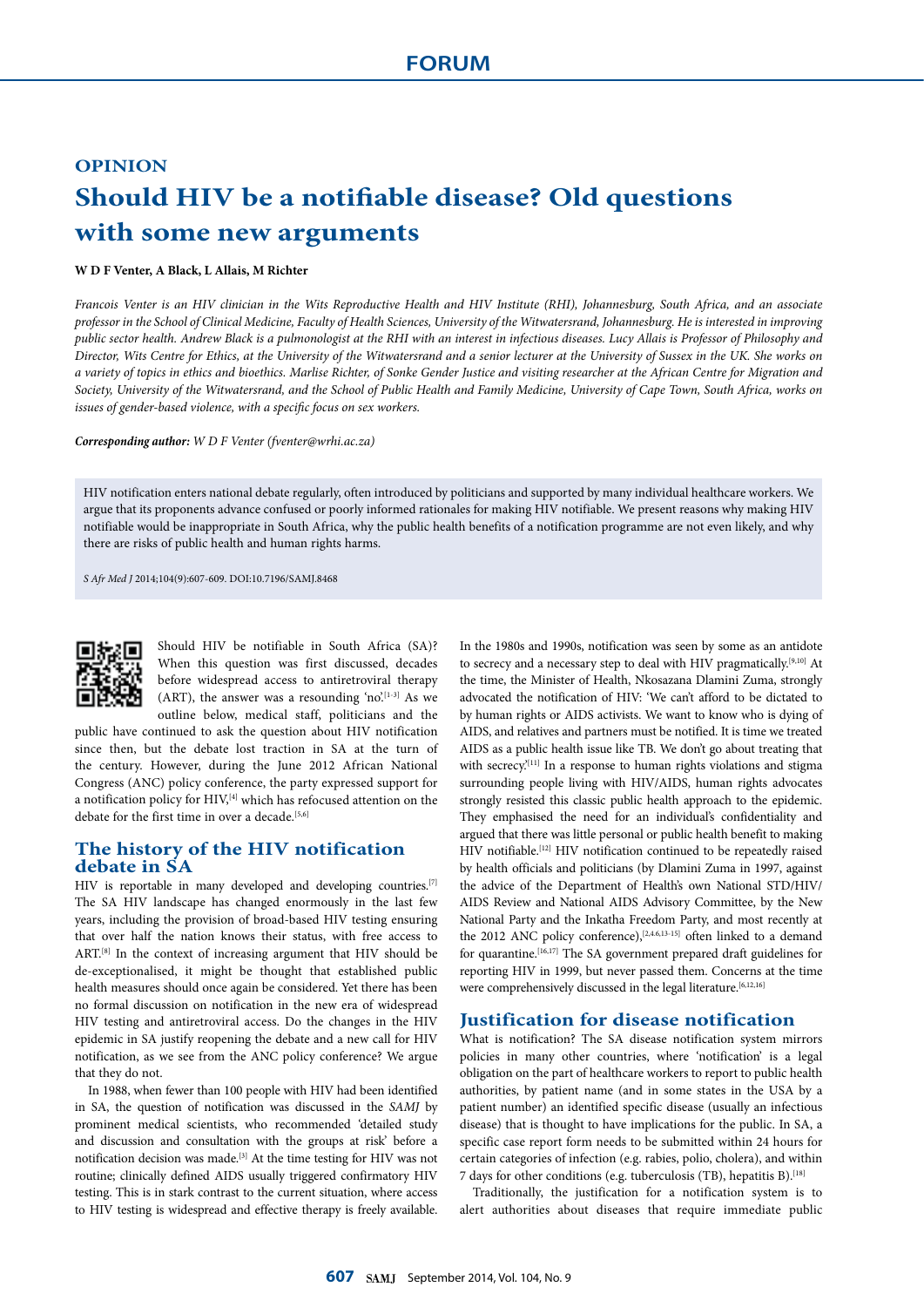health intervention, for evaluation of changing disease patterns and identification of communities that require special responses. The SA Department of Health's official justification for notification is similar, with the wording 'to plan and implement health promotional and intervention strategies'.<sup>[19]</sup> With illnesses such as cholera and polio, early warning can lead to immediate interventions that can protect populations (cutting off a contaminated water source for cholera, vaccine mop-ups in polio). This area of public health has attracted little controversy among medical ethicists or human rights groups, other than raising concerns about possible breaches of confidentiality.[20] However, in other respects notification has come into conflict with human rights protagonists, for example over the forced testing for venereal disease in Britain and the USA over 100 years ago.[21,22] Although in theory legal sanction is available if healthcare workers do not comply, no health professional has recently been investigated, let alone sanctioned. (Multiple attempts by the authors over 18 months to get this information from the Health Professions Council of South Africa (HPCSA) were only successful after the direct intervention by the HPCSA ombudsman.)

# **What are the arguments for HIV notification?**

HIV is contagious, preventable and treatable, making action-orientated public health interventions appealing. ART for those who are infected has revolutionised the disease, with a near-normal life expectancy with good adherence.<sup>[23]</sup> Added to this has been the finding that effective ART can completely arrest transmission.[24] As with other HIV debates about 'disclosure', the issue of HIV notification is often regarded as pitting human rights against public health.[25] Here, however, we focus on the question of whether notification is a useful public health measure.

Traditional reasons for making a disease 'notifiable' are:

- **• Diseases that may require immediate public health intervention and follow-up.** This implies urgency and action in the midst of rapidly evolving disease epidemiology. However, the HIV epidemic is stable and well documented, with well-established prevention and treatment programmes, and excellent research in the fields of both behaviour and uptake of prevention interventions. Notification would not add any additionally useful information.
- **• Evaluation of changing disease patterns.** SA has some of the most sophisticated HIV statistics in the world, in an epidemic that has been well documented since the early 1990s, through the government's antenatal surveys, Statistics South Africa's analysis of death certificates, and the Human Sciences Research Council's regular household surveys.[8,26,27] It is unlikely that notification, as discussed below, could match the rigour of these ongoing projects. Finally, HIV is asymptomatic for years and even decades. Notification would probably find only the sick, or when someone tests voluntarily, which is a poor way to understand changing transmission patterns.
- **• Identification of communities that may require special responses.** Vulnerable groups that require special responses have already been identified as so-called 'key populations' in SA's current AIDS policy, with tailored HIV treatment and prevention responses.[28] Acute HIV, which is very infectious, is very rarely identified using current testing strategies, so using notification as a means of 'outbreak control' is not feasible. This means that even if an outbreak occurs in a specific community, it seems unlikely that it will be recognised rapidly. More conventional active research and surveillance would be a better mechanism to identify outbreaks.

'HIV-specific' reasons advanced are:

- **• Notification will give us more accurate statistics.** This is often quoted as justification for HIV notification, including by a previous Minister of Health.[2] In one Indian state, it is advanced as the sole reason - to obtain better data.<sup>[29]</sup> As discussed, SA has very robust HIV statistics. Proponents are also usually unaware that notification data are notoriously badly collected, with severe under-reporting documented for many diseases.<sup>[1,22,30,31]</sup>
- **• Notification will allow us to warn sex partners at risk of contracting HIV.** Suppose citizen X tests positive, an investigative team is deployed to provide advice and support, and a letter is sent or a phone call made to tell their partner that he or she may be at risk of contracting, or have contracted, HIV. In addition to concerns over confidentiality, the negative consequences of such a practice are obvious: once it becomes known that testing will lead to some form of forced disclosure, patients will simply either not come forward for testing, or stop reporting who their sex partners are. The resources required to investigate, inform and verify every newly diagnosed case of HIV in SA each year would be prohibitive, even if we only limited it to current sexual partners. Follow-up and the continued warning of new partners for all patients not on ART or with detectable viral loads would also be required. The poor state of TB contact tracing, a far less ambitious project, demonstrates the practical challenges inherent in such a system. Finally, notification is not needed to warn sexual partners, as there is clear guidance from the HPCSA's *Ethical Guidelines for Good Practice with Regard to HIV* on disclosure of HIV status to a third party. These set out the narrowly prescribed conditions under which a healthcare worker may have a duty to warn sexual partners, and the procedures for doing so against a patient's wishes.<sup>[32]</sup>
- **• Notification would allow us to isolate people with HIV.** This argument occasionally surfaces, often with reference to a romanticised version of Cuba's HIV policy that involved quarantine of people with HIV.[33,34] It appeals to an authoritarian public health streak that is seen in many discussions on provision of preventive healthcare. The ethical and human rights arguments against it are compelling and straightforward. HIV-negative people's rights are not removed in a consensual sex environment. As well as being hugely impractical, trying to protect HIV-negative people who can in fact take actions to protect themselves by somehow isolating the 15% HIV-positive section of the population (the equivalent of the entire population of Mpumalanga and Limpopo combined) would infringe fundamental human rights without any possible proportionate justification. Sex is largely a voluntary act between consenting adults, and risk reduction is possible through the use of condoms or other safe sex practices. Non-disclosure of HIVpositive status is covered by current legal frameworks, allowing prosecution in most legal systems, so notification is not needed for this reason. It is interesting to note that since the lifting of its incarceration policy many years ago, Cuba has not witnessed a dramatically increased HIV rate. A second area that poses more debate is the issue of quarantine of seroconverters, at which stage HIV is hyperinfectious. However, we do not have any evidence of reckless behaviour after a positive diagnosis, and simple counselling has been found to be effective in certain US states, where acute seroconversion patients are identified and contacted and prevention counselling initiated.<sup>[35]</sup> Even in more dangerous and widely communicable diseases, such as multidrug-resistant TB, incarceration is controversial.<sup>[17]</sup> Punitive measures for HIV seroconverters are unnecessary, draconian, and inconsistent with human rights.